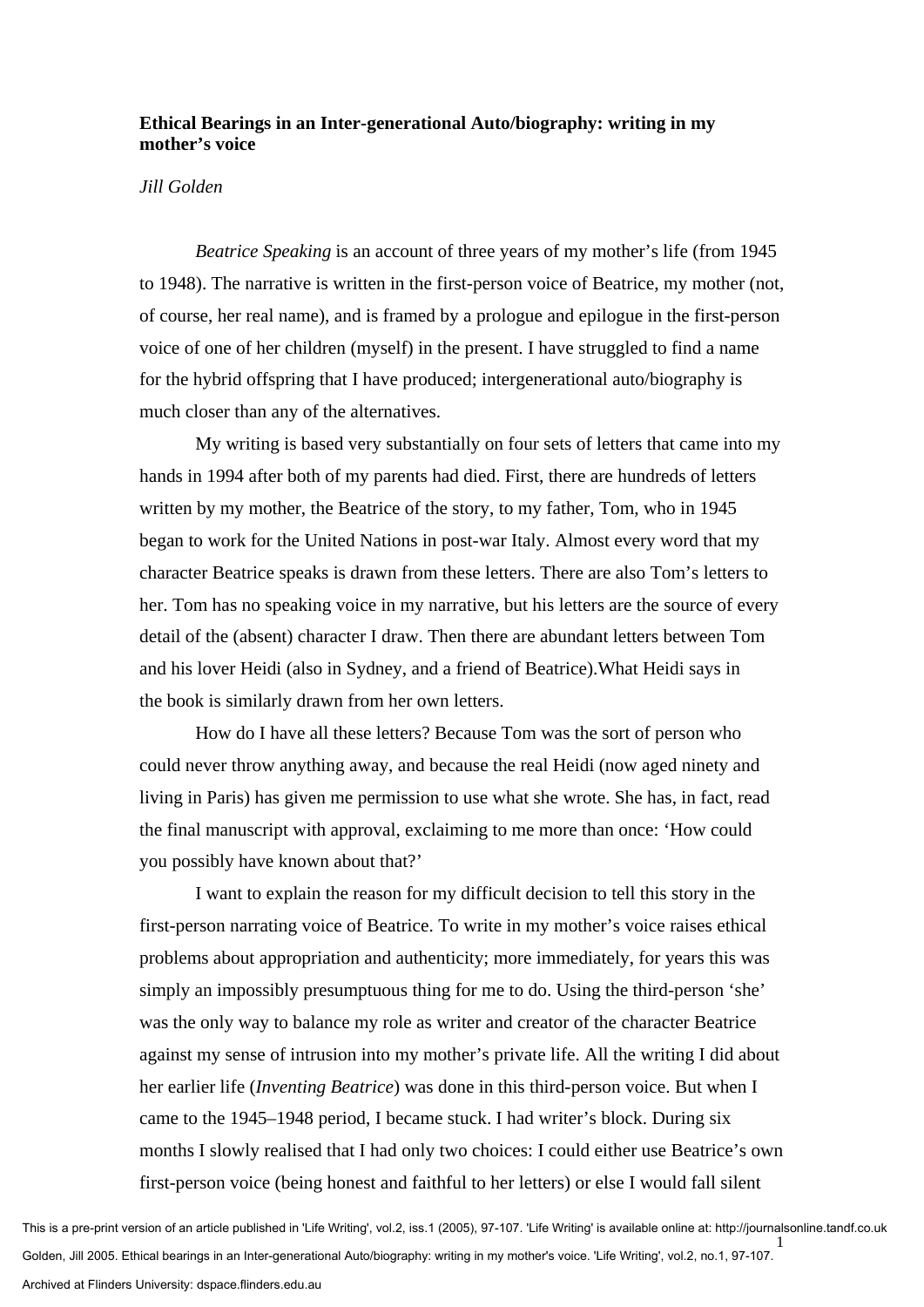altogether. I chose the first option, to let Beatrice speak for herself, and started writing again. The biggest leap that this entailed was putting myself into her (Beatrice's/my mother's) moral space, living within it and accepting it at the same time as I profoundly rejected at least some of it for myself.

The creative work has been done. Though as yet I don't have a publisher, I now want to put on my critical analytical hat. In this article I want to scrutinise the ethical bearings of my feminist, poststructuralist theoretical gaze. In particular, I want to interrogate the meanings of 'goodness' in relation to the construction of self in *Beatrice Speaking*.

I want to establish from the outset that as I interrogate the idea of the 'good' in this context, I'm not concerned about who slept with whom or with making judgments about the open marriage that those three were practising. Rather, I want to explore how Beatrice's sense of 'self' is oriented in a particular moral space, one in which cultural discourses about the 'good' woman, the 'good' wife and the 'good' mother are in profound tension. And since Beatrice is at least in part my own invention, I must simultaneously explore my own sense of self in my own moral space. To do this I want to draw on the work of David Parker, in particular his use of the philosophy of Charles Taylor.

In *Ethics,Theory and the Novel* (1994) Parker argues:

Poststructuralist theory has been largely unconscious of its ethical bearings, in much the same way as the older humanist criticism was often unaware of its allegiances to the interests of a particular race, social class and gender … everything is ethical, and our only options are to be conscious or unconscious of the fact. (4)

Parker draws on Charles Taylor's book *The Sources of the Self*: *the making of the modern identity* (1989), which, he suggests, has useful insights for critical readers of inter-generational autobiography. We only become a self among other selves, Taylor argues. We are first formed within 'webs of interlocution' (36) with people who matter to us, and we continue to be shaped by our 'conversations' with others, including those whose influence comes to us through ideas in the wider culture. A 'self' for Taylor can therefore only be described with reference to other selves. A self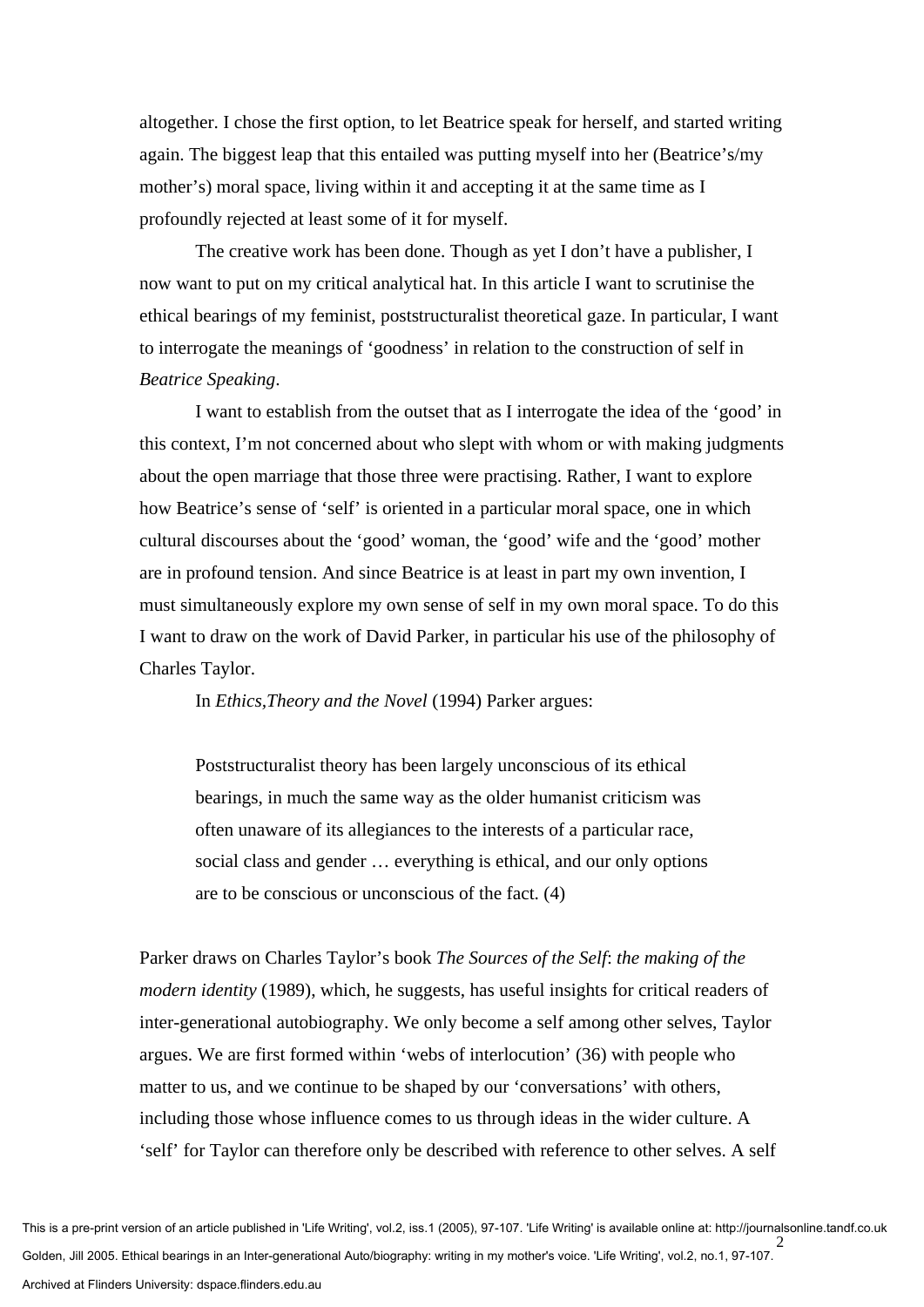and its moral orientations or positionings is often deeper and more many-sided, he proposes, than any of our attempts to articulate it.

To be a 'self' for Taylor is to be:

oriented in moral space, a space in which questions arise about what is good or bad, what is worth doing or not, what has meaning and importance for you and what is trivial and secondary. (28)

Living within moral space is for Taylor constitutive of human agency; it is fundamental to being a normally functioning self.

This concept of a self having an 'orientation in moral space' (both conscious and unconscious) is what Parker finds most useful in his analysis of Carolyn Steedman's *Landscape for a Good Woman* (1986). Parker explores a range of the 'goods' or values that Steedman articulates and which constitute 'the narrating self's extremely complex orientation in moral space' (21). In particular, he discusses those 'goods' or values that have been shaped by her relationship with her mother.

In *Landscape for a Good Woman*, Steedman draws together two recurrent themes of autobiography in Western literature: the life narrative of autonomy and the life narrative of relationality. In the first, the narrating self tells a story about separating from the ties of family (in Steedman's case, her mother) to find her own authentic path. In the second, the narrating self tells a story about connectedness, finding in her forebears the language of self recognition.

Steedman approaches this dual role through a radical examination of the idea of the 'good woman', starting with her mother's often repeated statement about being a good mother. As she takes her reader through the lives of mother and daughter together, Steedman defends her mother rigorously and subtly against any facile judgements we might make based on class, wealth or gender.

But Parker brings into consciousness a further twist, a 'good' that is implicit in Steedman's text but not articulated. Steedman understands that the child whose mother never recognises her children as ends in themselves will have little sense of self-worth. Such a child will not feel that she has a right to be, to exist in the world. Part of Steedman's orientation in moral space, Parker argues, is to value empathy, 'the capacity to put oneself inter-subjectively in another's place' (20). Readers are likely to

3 This is a pre-print version of an article published in 'Life Writing', vol.2, iss.1 (2005), 97-107. 'Life Writing' is available online at: http://journalsonline.tandf.co.uk Golden, Jill 2005. Ethical bearings in an Inter-generational Auto/biography: writing in my mother's voice. 'Life Writing', vol.2, no.1, 97-107.

Archived at Flinders University: dspace.flinders.edu.au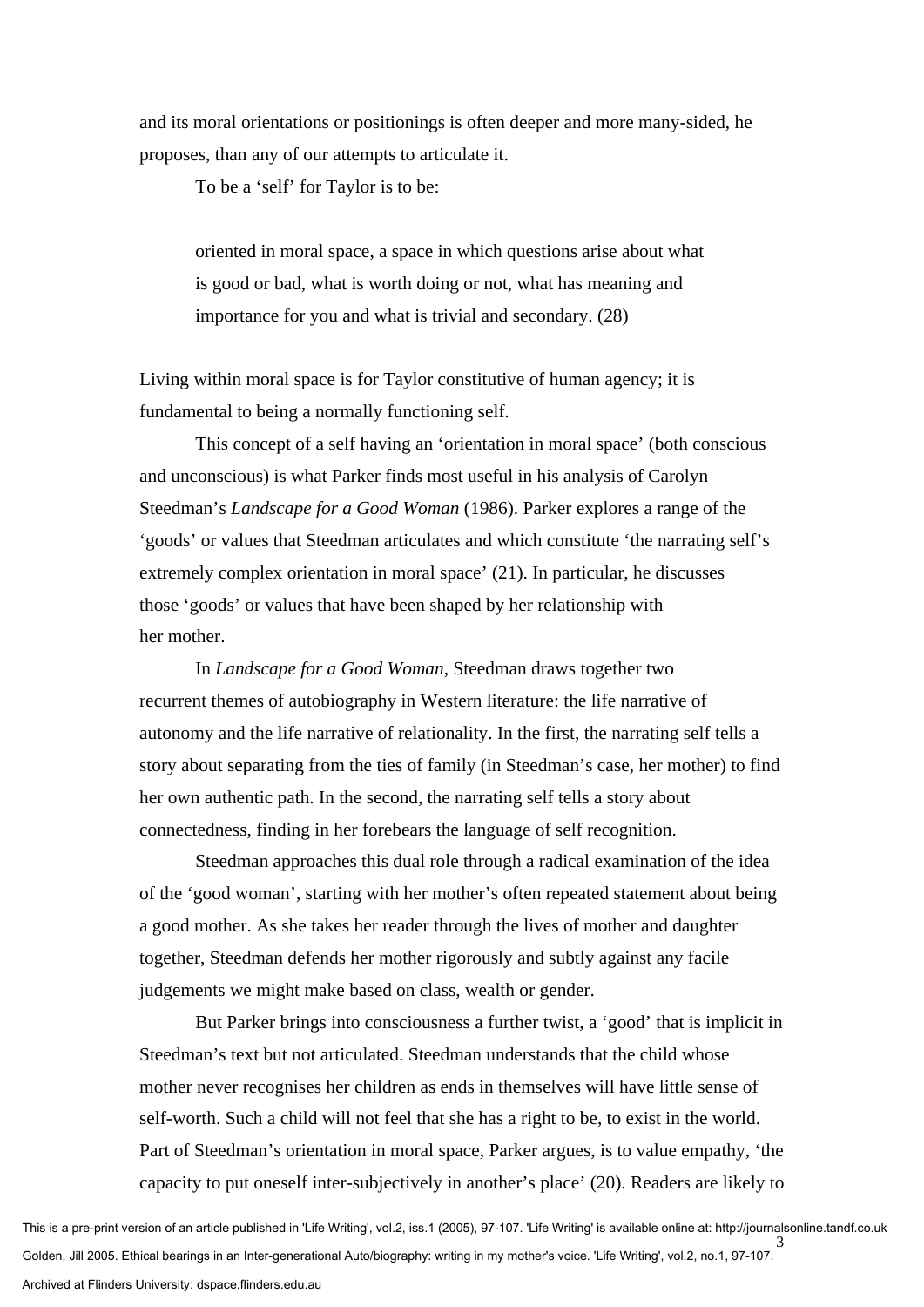acknowledge (if only intuitively) that this is what 'good' mothers are 'supposed' to be able to do. And here, Steedman's mother is severely deficient.

This particular ethical value, which can also be described as 'the unreduced goodness of an ethics of care' (21), lies implicit in Steedman's text. For Parker to articulate it is to cut through Steedman's sociological analysis and to clarify (in my mind at least) the struggle for meaning at the heart of the book.

I want to turn now to *Beatrice Speaking*, and explore how Beatrice's sense of 'self' is oriented in a particular moral space. I want to examine what I see as the danger in Beatrice's dominant ideal of female goodness and show how it distorts or damages her ability to be a 'self' in her own right.

Taylor says, 'Our identity is what allows us to define what is important to us and what is not' (30). For Beatrice, being 'good' is fundamental to her sense of self. What this means, what is important to Beatrice and what is not, is revealed gradually to the reader through both what she says and what she does not say; through what she does and does not do. In the first chapter, the values that shape her life can be divided into three layers (although of course they are also inseparable): her identity as woman, as wife and as mother. At the beginning of the book, there is little apparent tension between these goods.

This story opens with the narrating self (whom I shall for simplicity's sake refer to as Beatrice) reflecting on the first night of what is to be a year-long absence of her husband, Tom. From the first, we see Beatrice as a modern 'good woman' who values her intelligence, her tertiary education and her competence as a professional. We discover that she has agreed to take on Tom's job as a teacher to make it possible for him to follow his dream and work in post-war Italy for the United Nations for a year. Her agreement is primarily to please Tom, but it does also meet her own desire for satisfying paid work. She wants to make an economic contribution to the family. She is a thrifty manager of money. She knows herself to be self-disciplined, rational and responsible.

The second layer of Beatrice's 'goods' or values that emerges in the first chapter relates more specifically to her being a certain kind of 'good wife'. As a 'good wife' she copes with the sadness of separation without complaint, accepts Tom's decision for her not to go to the airport for goodbyes, and is willing to clear up the mess he has left behind and do all the jobs he has left unfinished. We learn that she sleeps in a separate bedroom from Tom and welcomes his lover into the flat with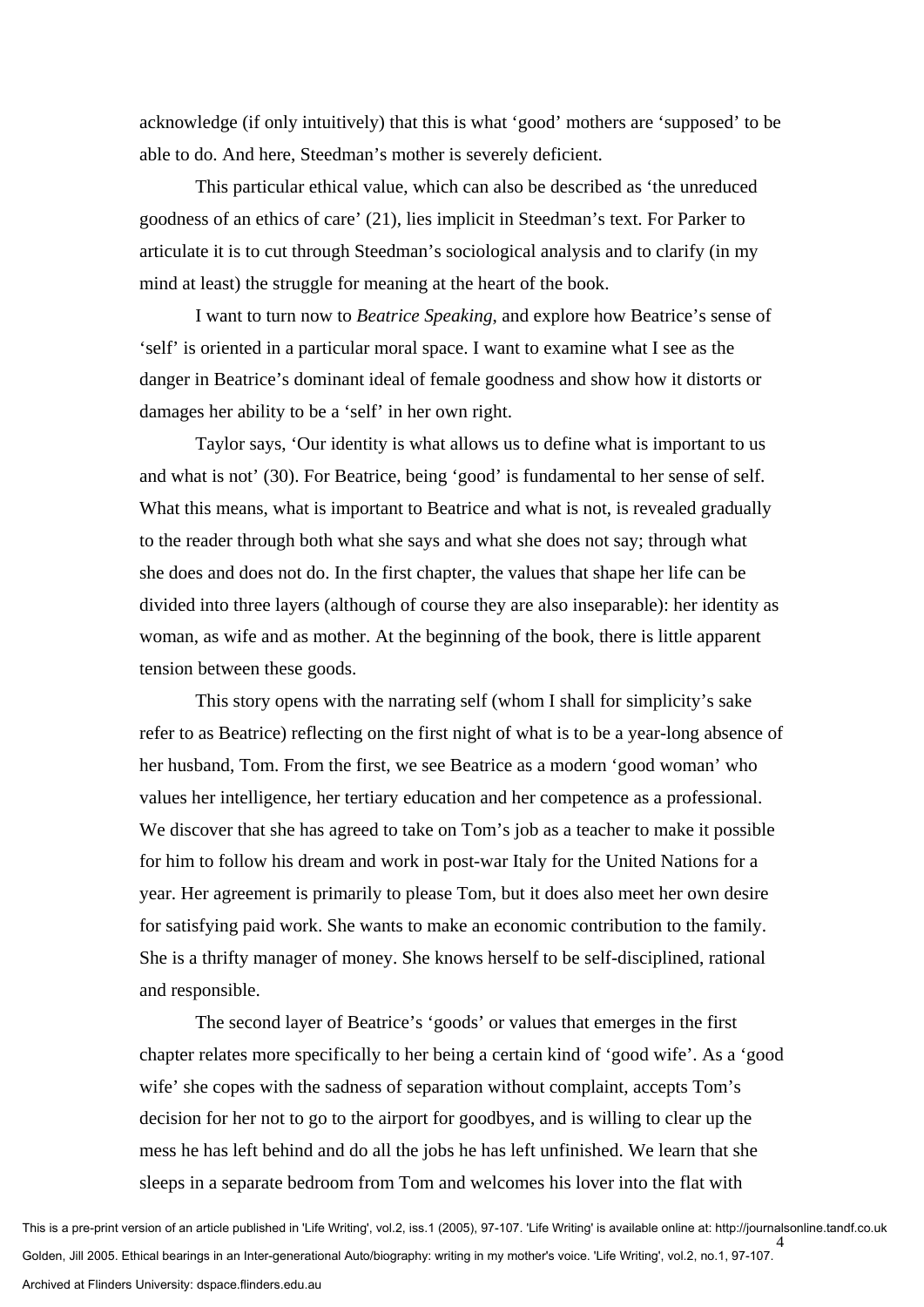apparent good humour. She has done so for three years. That arrangement now provides her with Heidi's company and friendship, until Heidi herself goes back to Europe. In spite of some pain, Beatrice values her unconventional role as 'good wife'. She sees herself (and Tom) as avant-garde, a kind of moral elite. Later, she defends Heidi to Tom when she thinks Tom has been cruel.

But there is another economy of values working alongside this, a kind of accounting system of self-sacrifice. In part, Beatrice accommodates Heidi in order to keep Tom attached to herself and the children — what she calls his real family. 'I had to sacrifice myself to get what I wanted', she says. She believes that you can get what you want if you are unselfish. The meaning and implications of this unfold only slowly, as the one year of Tom's absence becomes two years and then three.

The third level of 'goods' or values that circulates in the first chapter of *Beatrice Speaking* concerns being a 'good mother'. There are three very young children to be mothered in this family. (As the story opens, they are one, three and five years old.) Beatrice knows that her arrangements to foster out the children — so that she can work, so that Tom can go to Italy — are unconventional. This does not trouble her; after all, her marriage is unconventional, too. Her sometimes painful isolation from family and friends (all of whom live in Melbourne, while she is in Sydney) is also a protective barrier against criticism. Beatrice believes that children need good physical care, she believes that she as a mother will make the right decisions about her children, and she believes that the arrangements she has made for the children at this time will actually be good for them (certainly will not harm them). She visits the children every second Saturday afternoon, though this is a mixed pleasure, as it involves a long, tiring journey on public transport each way.

Now it will be clear why I chose to let Beatrice speak for herself. As the middle one of those three children, subjected to this prolonged and repeated experience of abandonment over two years (to be followed by another three years in boarding school), it would have been easy for me, and pointless, to judge and condemn Beatrice. If there was any point in writing this story at all, it was to get inside the experience of Beatrice herself and understand how she made the decisions and choices that she did, and what meanings they had for her. For she saw herself as a moral and responsible woman who loved her children. Like Carolyn Steedman's mother, she saw herself as a good mother. Within what moral space was she oriented, to reach such conclusions?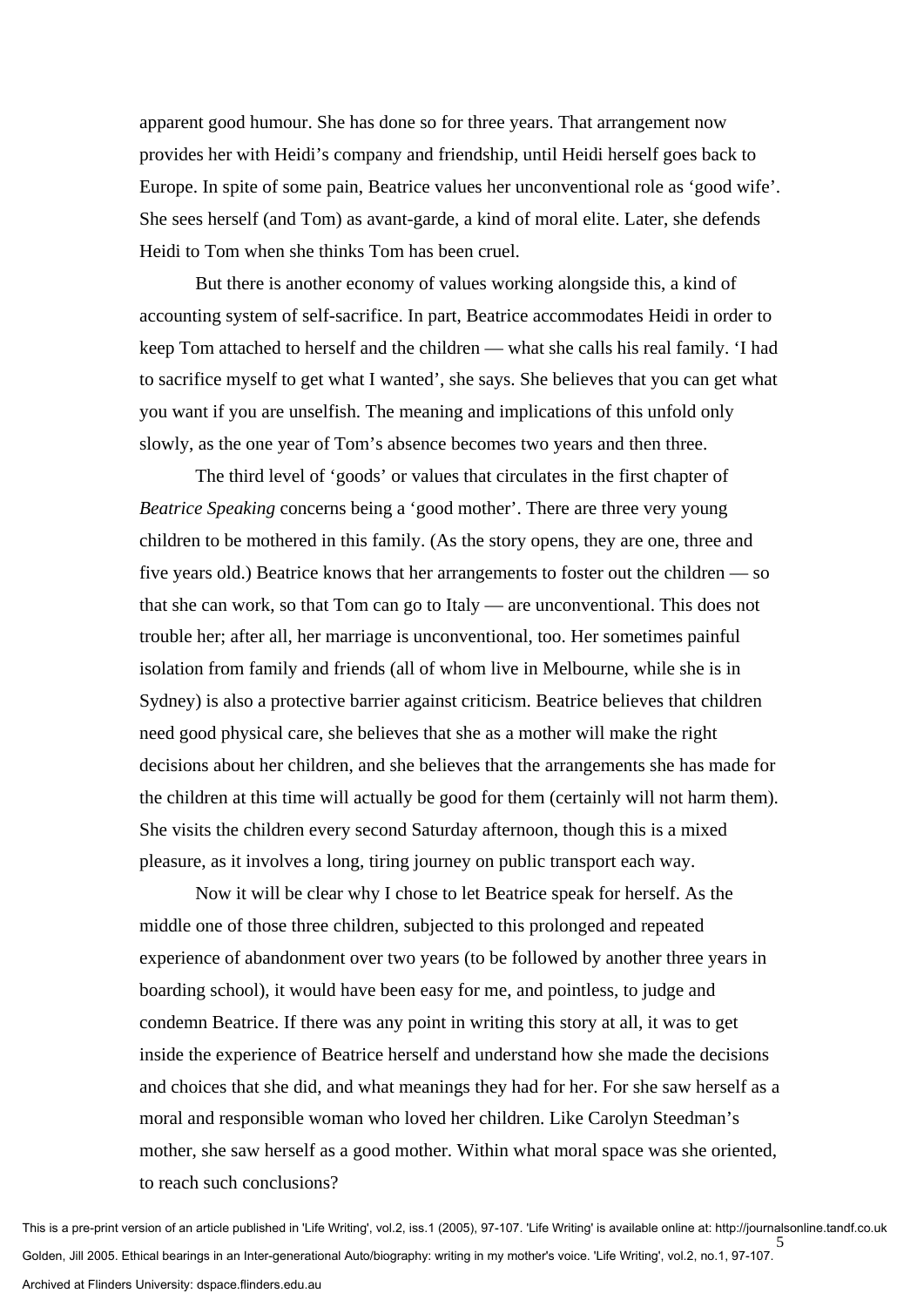As the story unfolds we begin to understand more about Beatrice. An inevitable tension develops between the three layers of goods or values that shape her life.

Towards the end of his twelve-month absence, Tom decides to stay on for another six months. Beatrice, he says, must continue to do his job. Beatrice agrees without fuss, but makes it clear that that will be the end of it. Then, for reasons to do with Heidi, Tom becomes ill — though he never calls it a nervous breakdown, that's what I imagine it to be. I won't go into details; enough to say that he eventually simply remains away for another two years.

During that time Beatrice is profoundly tested. At times she thinks Tom is shamming his illness; at times she thinks he will get a job in Europe and never come back. At times she thinks there's a plot between Tom and Heidi for them to meet in Europe and eventually marry. Her financial situation is precarious. She gets a parttime secretarial job (as well as taking in boarders) to support herself and the children if the worst should happen. She is sometimes bitter and angry and enraged. And she is trapped. 'You will get what you want if you are unselfish' has led her into this trap.

Beatrice is quite self-aware (with some help from Tom) about her limitations as a person, especially the social inhibitions that make her shy and uncommunicative around Tom's friends. After Tom's first few months away she writes about all the self-improvement classes she is undertaking: voice production, physical education, music. Missing him, she feels 'like an apple without its core', she tells him. She will try at least to become a bright shiny apple. A better person. For Tom's sake. Tom, and her relationship as 'good wife' to him, is at the core of her identity.

In the third year of Tom's absence Beatrice makes what is for her the supreme sacrifice: she offers him a divorce. This is no small offer in 1945, long before the time of 'no fault' divorce laws. Divorce has to be contested, and it carries a huge social stigma. Beatrice does not want it for herself; she does not see it solving her problems. She offers it for Tom's sake, reasoning that if she lets Tom go, then only one person will be unhappy (herself), while two (Tom and Heidi) will have a chance to be happy together.

Is this a cynical ploy? Another example of Beatrice knowingly acting from an ethics of manipulative self-sacrifice? ('I had to sacrifice myself to get what I wanted.' 'You will get what you want if you are unselfish.') I don't think so, though she does indeed get what she wants; that is, Tom's return to the marriage. (At another level she

6 This is a pre-print version of an article published in 'Life Writing', vol.2, iss.1 (2005), 97-107. 'Life Writing' is available online at: http://journalsonline.tandf.co.uk Golden, Jill 2005. Ethical bearings in an Inter-generational Auto/biography: writing in my mother's voice. 'Life Writing', vol.2, no.1, 97-107.

Archived at Flinders University: dspace.flinders.edu.au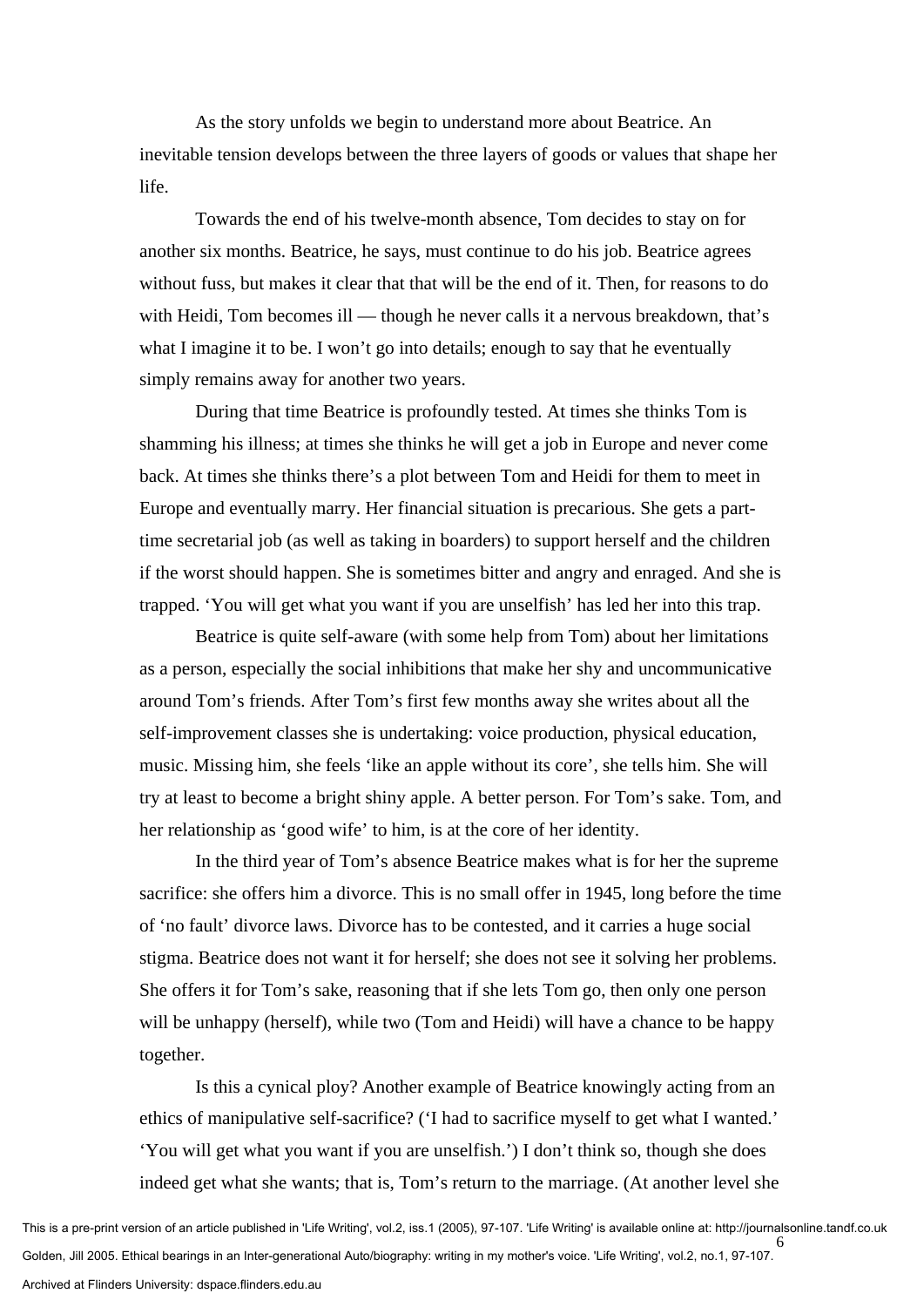never gets what she wants; that is, for Tom to love her as she loves him.)

Beatrice believes in love, trust and forgiveness (with or without the conventions of marriage). She believes in freedom, and that men and women are equal. All of these values are consciously articulated. But there is another ethical orientation that underpins them and which is only slowly made evident. Though she has rejected the Christianity of her Methodist parents and the pattern of their married relationship, Beatrice's actions show that she believes that Tom is more important than she is; that men are essentially more important than women. She would scorn the line that Milton put into the mouth of Eve: God is thy law, thou mine (1667, line 637). But still, in any relationship, for her the man is naturally central. Obviously so. Though Beatrice consciously believes that men and women are equal and should make joint decisions, she also believes that she must accept Tom's decisions, once made, however unreasonable.

When Tom, rejected by Heidi, eventually decides to come back to Sydney, Beatrice does not demur.

By this time the reader has experienced many sides of Beatrice's life and personality: her successes as teacher and colleague, her sometimes irritating habits, her patience and toughness and adaptability. She has given voice to pleasure, fatigue, happiness, envy, grief and rage.

During these three years, what does Beatrice say about the children? In many letters she describes her visits to them. There are vivid little accounts of what they have said or done. (Heidi similarly writes about them, with affection.) Only once, when one child becomes ill for several weeks with bronchial asthma, does Beatrice consider that there might be emotional or psychological problems for the children. Apart from that, she sees their semi-rural foster home as 'paradise'. She gives no indication that she has any insight into their possible feelings at being separated from their mother over and over again. As she awaits Tom's long-delayed return, she is able to say confidently, 'their unconventional childhood is not hurting them at all'.

What Beatrice does not see, I hope that the reader does see: that these children have in fact been damaged. Beatrice's orientation in moral space is so focused on her ideal of goodness as a 'good wife' (however fallible or even exploitative the man in question might be) that she has, I would argue, harmed her own 'self'. She has also harmed her ability to be a good mother. Caring for herself, mothering her children, run a poor second to 'wife-ing' Tom. To return to Taylor, 'following one good to the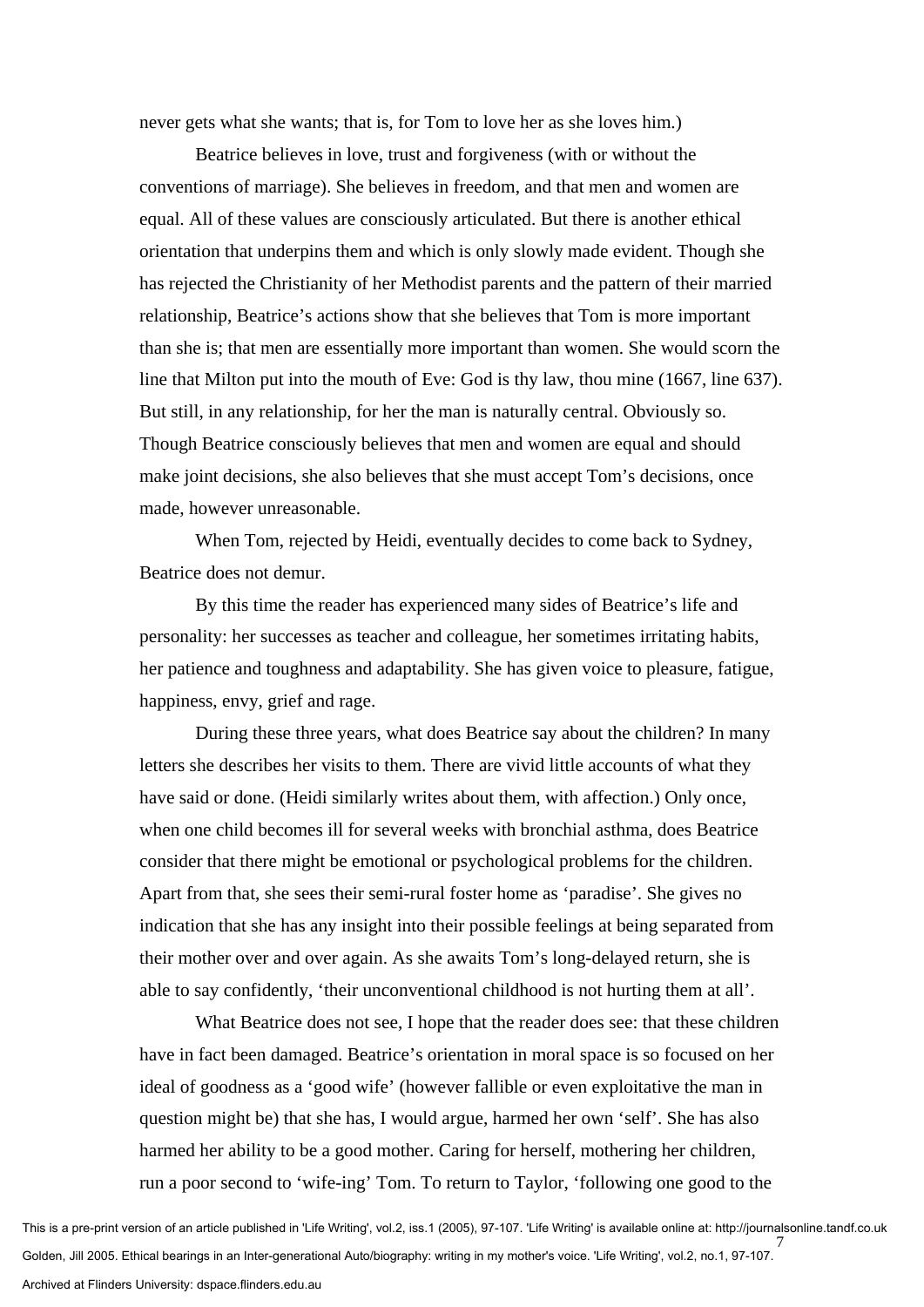end may be catastrophic, not because it isn't a good, but because there are others which can't be sacrificed without evil' (503). Beatrice sacrifices her self and her children for Tom. The result, both for herself and for her children, is (evil); that is, intense and prolonged suffering.

The point at which Beatrice makes that crucial sacrifice is not after Tom has gone but when she chooses to make it possible for him to go. However trapped she eventually becomes, at that point she does indeed have a choice.

By writing this story in Beatrice's voice I have tried to keep my own 'moral space' or 'ethical consciousness' outside of the main text. But I have also tried to make it available to the reader in two ways, without being heavy-handed. Firstly, the prologue and particularly the epilogue, written in the first-person narrative voice of the now adult middle child, frame the story not only with information but also with explicit statements about the suffering experienced by the children. Secondly, Beatrice's own narrative has, I would argue, an 'ethical unconscious' that runs as a kind of sub-text or counterpoint throughout her story. Beatrice can reject dominant cultural attitudes about mothers and children, but neither she nor the reader can be oblivious to them. The reader is aware of things about the children that Beatrice herself refuses to allow to trouble her.

These two strategies bring readers to an understanding of two of my core beliefs, which are not explicitly stated in the text: that a good woman will make her own decisions about things that are centrally important to her own life (an ethics of care for the self); and that good mothering (an ethics of care for one's children) must be based on an empathetic recognition of children as persons with needs and rights of their own.

David Parker, as I said at the beginning of this article, has argued that poststructuralist theory has been largely unconscious of its ethical bearings; that everything is ethical, and our only options are to be conscious or unconscious of the fact. My own reading of Foucault's later work — in particular, the essay 'The Genealogy of Ethics' (1984) and volume three of *The History of Sexuality* (1988), subtitled *The care of the self* — has helped to make me conscious of my own ethical grounding as I use poststructuralist theory. It has deepened my awareness of the ethical or moral space in which I have created this inter-generational auto/biography, with its complex modulation of fact and fiction, past and present, self and other.